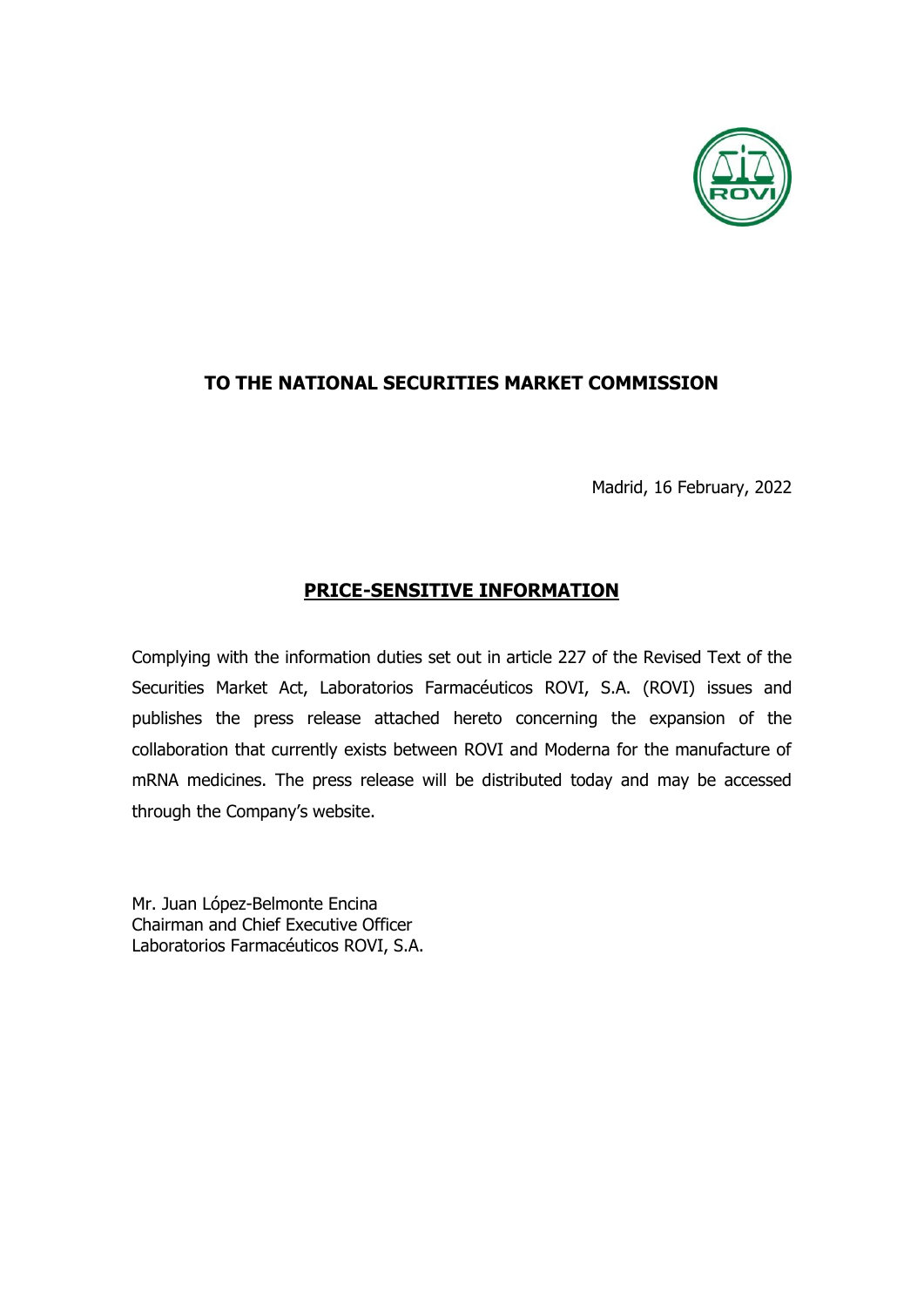



# **Moderna and ROVI expand long-term collaboration for the manufacture of mRNA medicines over the next ten years**

**Long-term agreement includes a series of investments to acquire new equipment and adapt the present ROVI facilities and production lines in Spain.**

**Cambridge, Mass & Madrid – 16 February, 2022** – Moderna, Inc. (Nasdaq: MRNA), a biotechnology company pioneering messenger RNA (mRNA) therapeutics and vaccines, and Laboratorios Farmacéuticos Rovi, S.A. (BME: ROVI), a pan-European pharmaceutical company specializing and engaging in the research, development, contract manufacturing and marketing of small molecules and biological specialties, today announced a long-term collaboration to increase capacities for the compounding, aseptic filling, inspection, labeling, and packaging of ROVI's facilities located in Madrid, San Sebastián de los Reyes and Alcalá de Henares.

This new agreement, which has a term of ten years, includes a series of investments expected to allow the manufacturing capacity to increase across ROVI's facilities in Madrid, Spain. In addition to producing Moderna's COVID-19 vaccine, ROVI's platform could also be utilized to service future Moderna mRNA vaccine candidates.

"ROVI has been a pivotal partner in supporting the manufacturing of our COVID-19 mRNA vaccine for countries outside of the U.S., and this long-term agreement expands our partnership and allows for further scale-up for future mRNA medicines," said Juan Andrés, Moderna's Chief Technical Operations and Quality Officer.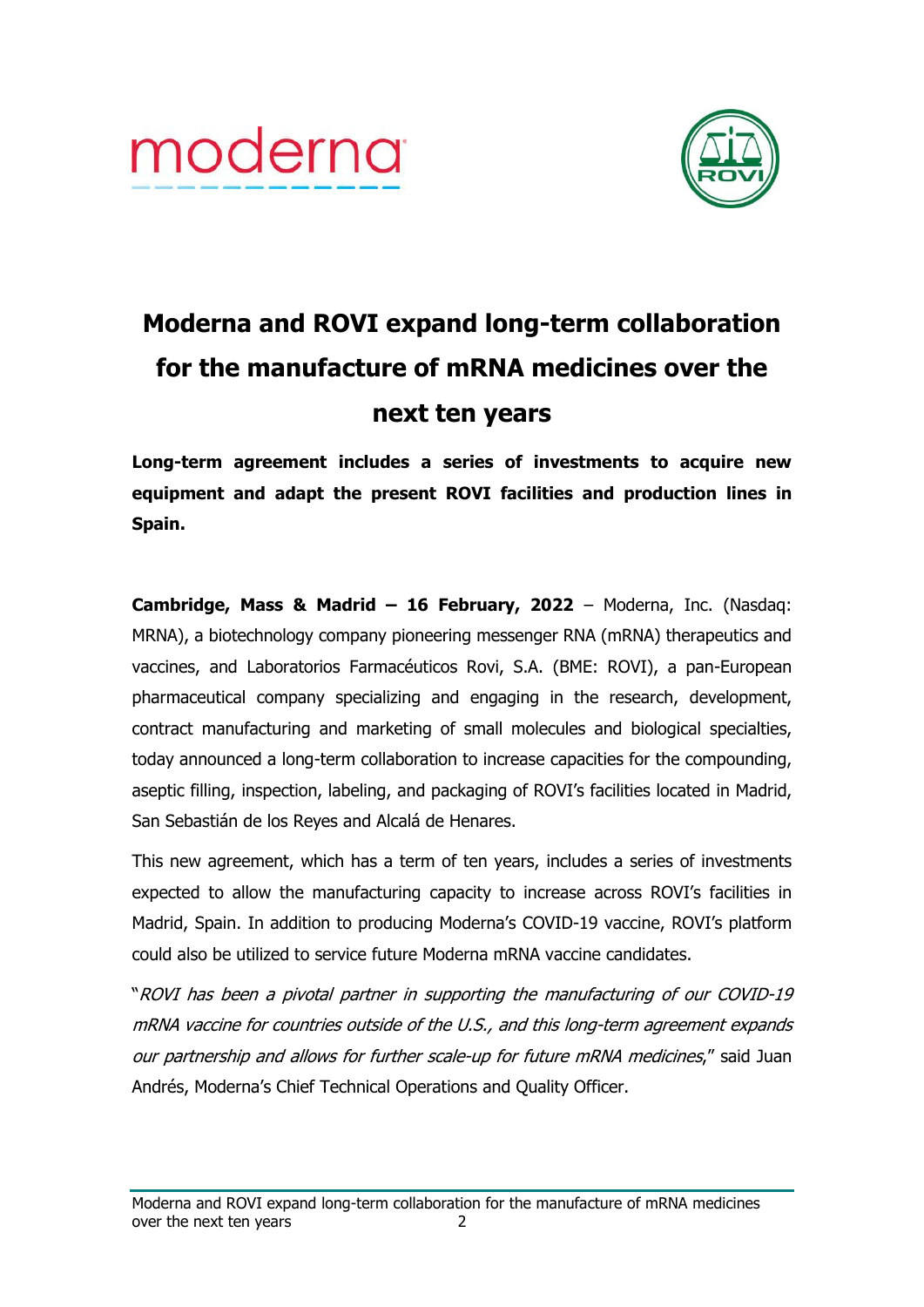Mr. Juan López-Belmonte Encina, ROVI's Chairman and Chief Executive Officer, said: "We are delighted to expand our collaboration with Moderna and become a long-term manufacturing partner. At ROVI we are working to contribute all our experience as a high-technological-value contract manufacturer of injectables to the solution of this pandemic and we are confident of our ability to take part in the manufacturing of new mRNA candidates in the future."

Moderna and ROVI are expected to finalize details of this agreement in the first quarter of 2022.

## **About Moderna**

In 10 years since its inception, Moderna has transformed from a research-stage company advancing programs in the field of messenger RNA (mRNA) to an enterprise with a diverse clinical portfolio of vaccines and therapeutics across seven modalities, a broad intellectual property portfolio in areas including mRNA and lipid nanoparticle formulation, and an integrated manufacturing plant that allows for both clinical and commercial production at scale and at unprecedented speed. Moderna maintains alliances with a broad range of domestic and overseas government and commercial collaborators, which has allowed for the pursuit of both groundbreaking science and rapid scaling of manufacturing. Most recently, Moderna's capabilities have come together to allow the authorized use of one of the earliest and most-effective vaccines against the COVID-19 pandemic.

Moderna's mRNA platform builds on continuous advances in basic and applied mRNA science, delivery technology and manufacturing, and has allowed the development of therapeutics and vaccines for infectious diseases, immuno-oncology, rare diseases, cardiovascular diseases, and auto-immune diseases. Moderna has been named a top biopharmaceutical employer by Science for the past seven years. To learn more, visit www.modernatx.com.

# **About ROVI**

ROVI is a pan-European pharmaceutical company specializing and engaging in the research, development, contract manufacturing and marketing of small molecules and biological specialties. The company, in a continuous international expansion process,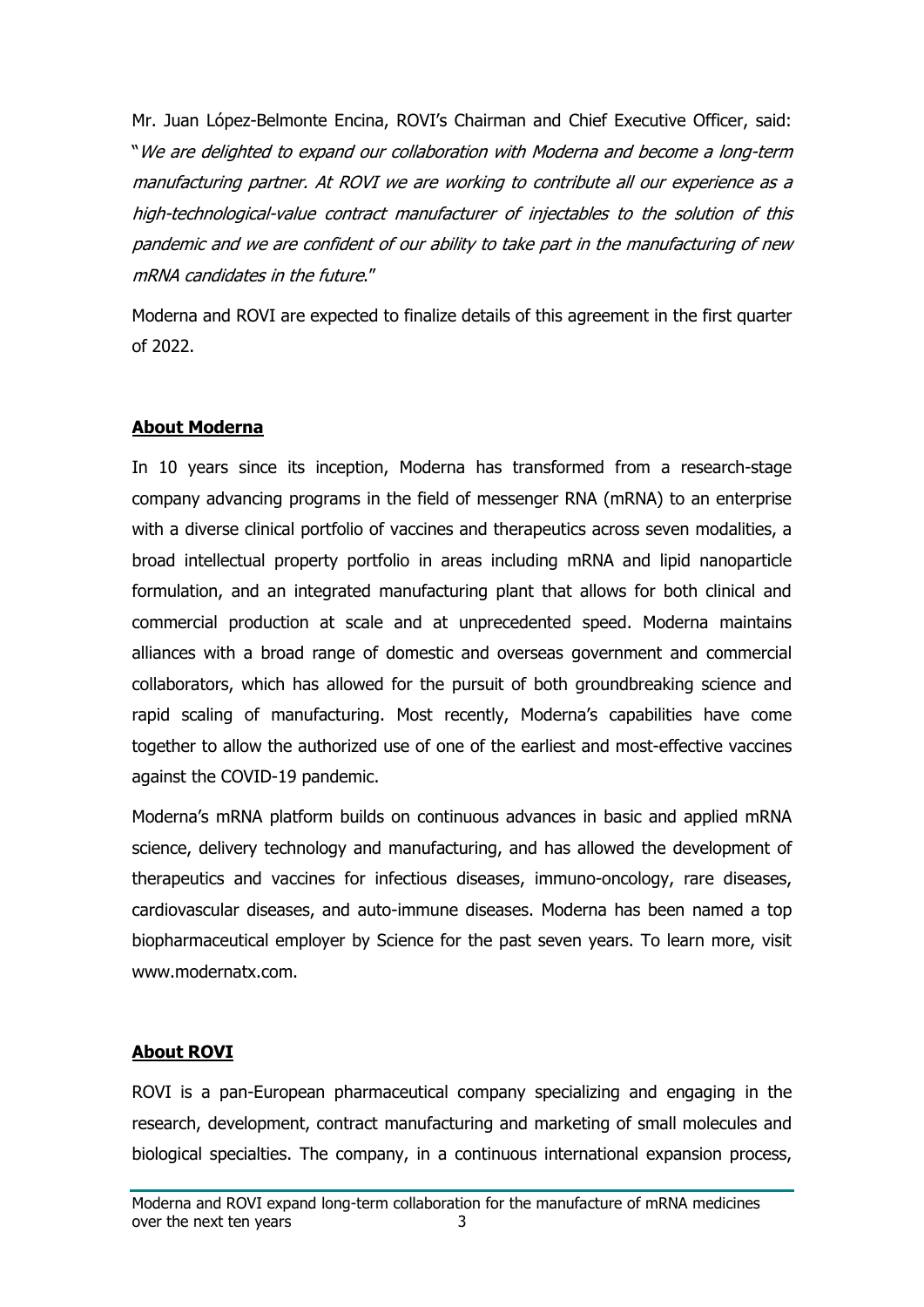has subsidiaries in Portugal, Germany, the United Kingdom, Italy France and Poland, and has a diversified marketing portfolio of more than 40 products, among which its flagship product, Bemiparin, which is already marketed in 59 countries all over the world, should be highlighted. Likewise, in 2017, ROVI commenced the marketing of its in-house developed enoxaparin biosimilar in Europe. ROVI continues to develop the ISM® Platform technology, a leading-edge line of research in the field of prolonged drug release with proven advantages. For more information, please visit [www.rovi.es.](http://www.rovi.es/)

### **Moderna's Forward-looking statements**

This press release contains forward-looking statements within the meaning of the Private Securities Litigation Reform Act of 1995, as amended, including regarding: Moderna's long-term collaboration with ROVI to increase capacities for the compounding, aseptic filling, inspection, labeling, and packaging, of ROVI's facilities in Madrid, Spain. The forward-looking statements in this press release are neither promises nor guarantees, and you should not place undue reliance on these forwardlooking statements because they involve known and unknown risks, uncertainties, and other factors, many of which are beyond Moderna's control and which could cause actual results to differ materially from those expressed or implied by these forwardlooking statements. These risks, uncertainties, and other factors include those risks and uncertainties described under the heading "Risk Factors" in Moderna's most recent Annual Report on Form 10-K filed with the U.S. Securities and Exchange Commission (SEC) and in subsequent lings made by Moderna with the SEC, which are available on the SEC's website at www.sec.gov. Except as required by law, Moderna disclaims any intention or responsibility for updating or revising any forward-looking statements contained in this press release in the event of new information, future developments or otherwise. These forward-looking statements are based on Moderna's current expectations and speak only as of the date hereof.

### **ROVI's Forward-looking statements**

This press release contains forward-looking statements. Such forward-looking statements involve known and unknown risks, uncertainties and other factors which might cause the actual results, financial performance or achievements of ROVI, or its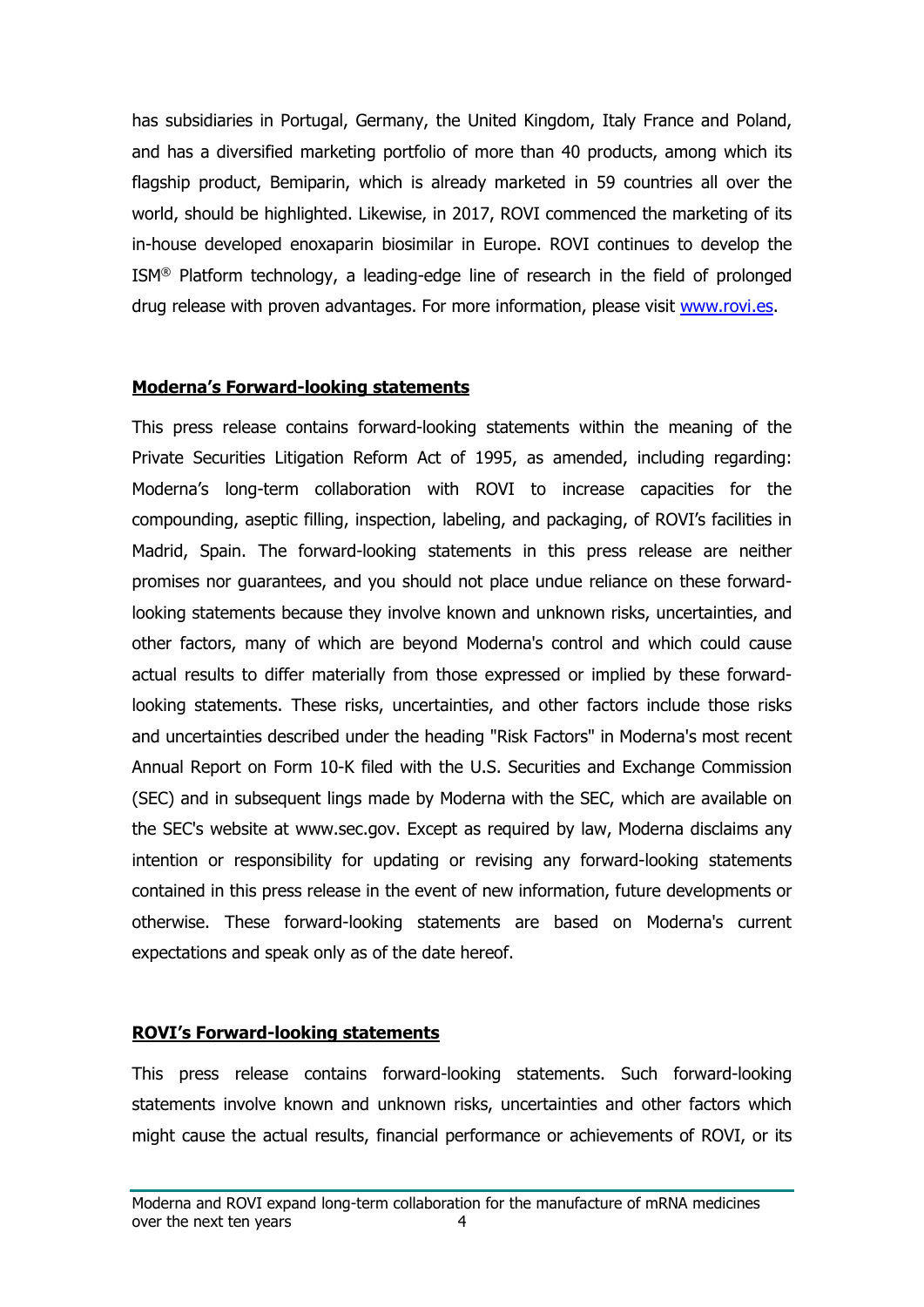industrial results, to be materially different to the future results, profitability or achievements expressed or implied in such forward-looking statements. These risks, uncertainties, and other factors include, among others: the fact that the manufacturing infrastructure required to expand capacity and capabilities in the manufacturing process of manufacture Moderna's COVID-19 vaccine is still being developed and implemented; potential adverse impacts due to the global COVID-19 pandemic, such as delays in regulatory review, manufacturing and supply chain interruptions, adverse effects on healthcare systems and disruption of the global economy. The statements in this press release represent ROVI's expectations and beliefs as of the date hereof. ROVI anticipates that subsequent events and developments may cause these expectations and beliefs to change. However, while ROVI may elect to update these forward-looking statements at some point in the future, it specifically disclaims any obligation to do so. These forward-looking statements should not be relied upon as representing ROVI's expectations or beliefs as of any date subsequent to the date of this press release.

#### **ROVI**

#### **Investors**:

Marta Campos Martínez +34 607 539 780 mcampos@rovi.es

Antonio Marquina Ospina +34 674 315 715 amarquina@rovi.es

#### **Media**:

Beatriz García Suárez +34 662 570 818 bgarciasuarez@rovi.es